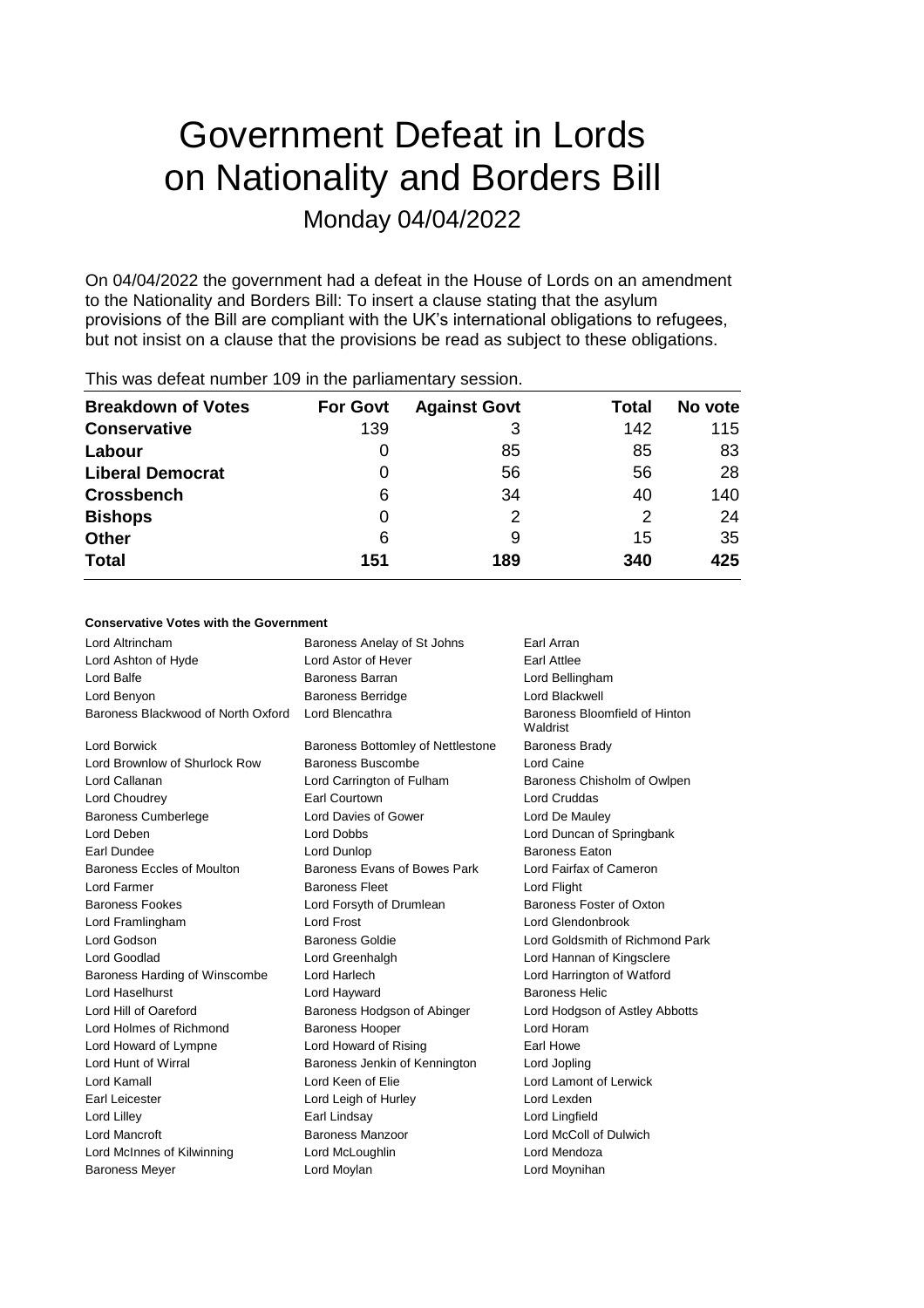| Baroness Neville-Rolfe           | <b>Baroness Newlove</b>      | Baroness Noakes               |
|----------------------------------|------------------------------|-------------------------------|
| Lord Norton of Louth             | Lord Offord of Garvel        | Lord Parkinson of Whitley Bay |
| Lord Patten                      | <b>Baroness Penn</b>         | Lord Pickles                  |
| <b>Baroness Pidding</b>          | Lord Polak                   | Lord Popat                    |
| Lord Porter of Spalding          | Lord Price                   | Lord Randall of Uxbridge      |
| Lord Ranger                      | Lord Ribeiro                 | Lord Risby                    |
| Lord Robathan                    | Baroness Sanderson of Welton | Lord Sandhurst                |
| Lord Sassoon                     | Baroness Scott of Bybrook    | Baroness Seccombe             |
| Baroness Shackleton of Belgravia | Lord Sheikh                  | Lord Sherbourne of Didsbury   |
| Lord Shinkwin                    | Lord Smith of Hindhead       | Baroness Stedman-Scott        |
| Lord Stewart of Dirleton         | Baroness Stowell of Beeston  | Baroness Sugg                 |
| Lord Suri                        | Lord Taylor of Holbeach      | Lord Trefgarne                |
| Viscount Trenchard               | Lord Tugendhat               | Lord Udny-Lister              |
| Baroness Vere of Norbiton        | Baroness Verma               | Lord Wakeham                  |
| Lord Wei                         | Lord Wharton of Yarm         | <b>Lord Willetts</b>          |
| Baroness Williams of Trafford    | Lord Wolfson of Tredegar     | Lord Young of Cookham         |
| Viscount Younger of Leckie       |                              |                               |

#### **Conservative Votes against the Government**

| Lord Cormack | Lord Livingston of Parkhead | Baroness Warsi |  |
|--------------|-----------------------------|----------------|--|

## **Labour Votes with the Government**

## **Labour Votes against the Government**

| soar votos agamst the ooverning |                                        |                                  |
|---------------------------------|----------------------------------------|----------------------------------|
| Baroness Adams of Craigielea    | Lord Anderson of Swansea               | Baroness Armstrong of Hill Top   |
| Lord Bach                       | Lord Bassam of Brighton                | Baroness Blake of Leeds          |
| <b>Baroness Blower</b>          | Lord Boateng                           | Lord Bradley                     |
| Lord Browne of Ladyton          | Lord Campbell-Savours                  | Lord Cashman                     |
| Baroness Chakrabarti            | Viscount Chandos                       | Baroness Chapman of Darlington   |
| Lord Clark of Windermere        | Lord Coaker                            | Baroness Cohen of Pimlico        |
| Lord Collins of Highbury        | <b>Baroness Corston</b>                | Lord Davidson of Glen Clova      |
| Lord Davies of Brixton          | <b>Baroness Donaghy</b>                | Baroness Drake                   |
| Lord Dubs                       | Lord Eatwell                           | Lord Foulkes of Cumnock          |
| <b>Baroness Golding</b>         | <b>Lord Grantchester</b>               | Lord Griffiths of Burry Port     |
| Lord Grocott                    | Lord Hacking                           | Lord Hain                        |
| Viscount Hanworth               | Lord Harris of Haringey                | Baroness Hayman of Ullock        |
| Baroness Hayter of Kentish Town | Baroness Healy of Primrose Hill        | Lord Hendy                       |
| <b>Baroness Henig</b>           | Lord Howarth of Newport                | Lord Hunt of Kings Heath         |
| Lord Jones                      | Lord Kennedy of Southwark              | Lord Khan of Burnley             |
| Baroness Lawrence of Clarendon  | Lord Layard                            | Lord Lennie                      |
| Lord Liddle                     | <b>Baroness Lister of Burtersett</b>   | <b>Baroness Mallalieu</b>        |
| Lord Maxton                     | Lord McAvoy                            | Lord McConnell of Glenscorrodale |
| Baroness McIntosh of Hudnall    | Lord McNicol of West Kilbride          | <b>Baroness Merron</b>           |
| Lord Morgan                     | Lord Murphy of Torfaen                 | <b>Baroness Nye</b>              |
| Baroness Osamor                 | Lord Ponsonby of Shulbrede             | Baroness Primarolo               |
| Baroness Ramsay of Cartvale     | <b>Baroness Ritchie of Downpatrick</b> | Lord Rooker                      |
| Lord Rosser                     | <b>Baroness Sherlock</b>               | Lord Sikka                       |
| Baroness Smith of Basildon      | Lord Snape                             | Viscount Stansgate               |
| Lord Stevenson of Balmacara     | <b>Baroness Thornton</b>               | Lord Touhig                      |
| Lord Triesman                   | Lord Tunnicliffe                       | Lord Turnberg                    |
| Lord Watson of Invergowrie      | <b>Lord Watts</b>                      | <b>Baroness Wheeler</b>          |
| Baroness Wilcox of Newport      | Lord Wood of Anfield                   | Lord Young of Norwood Green      |
| Baroness Young of Old Scone     |                                        |                                  |

## **Liberal Democrat Votes with the Government**

| Liberal Democrat Votes against the Government |                                |                                               |  |
|-----------------------------------------------|--------------------------------|-----------------------------------------------|--|
| Lord Addington                                | Lord Allan of Hallam           | Baroness Bakewell of Hardington<br>Mandeville |  |
| <b>Baroness Barker</b>                        | Baroness Bowles of Berkhamsted | <b>Baroness Brinton</b>                       |  |
| Lord Bruce of Bennachie                       | Baroness Burt of Solihull      | Lord Campbell of Pittenweem                   |  |